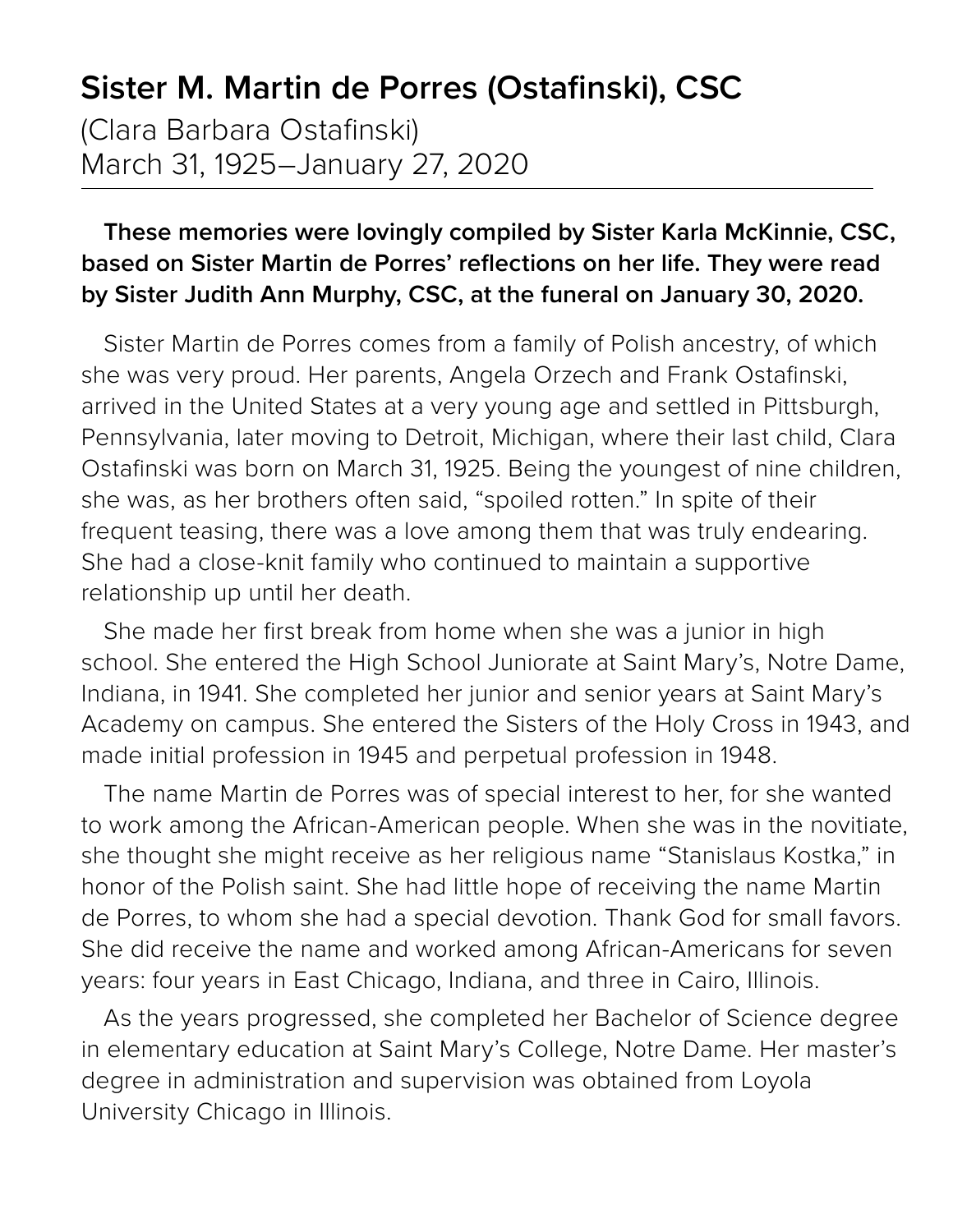Her ministry was varied from day one: teacher of grades three through eight, principal of three elementary schools and a pastoral assistant in four parishes. The major portion of her school ministry was in the Midwest. Upon her withdrawal from Sacred Heart School in Fort Wayne, Indiana, she felt the time was right for a complete change in her apostolate. She transferred to the Southern Region of the Sisters of the Holy Cross and began a new challenge: pastoral assistant in a Hispanic parish. After a year's time she was appointed treasurer and councilor for the Southern Region. The 12 years spent in Texas were rewarding and a real learning experience.

With a change of administration in the Southern Region, her service as treasurer and councilor was done. At that point she had completed 42 years of service in the community. Her need for renewal was keenly felt. Her request for a sabbatical was granted, and from 1986 to 1987 she participated in the CREDO spiritual renewal program at Gonzaga University in Spokane, Washington.

While on sabbatical, much time was spent reflecting on future ministries, and where she could best serve the community. Despite her age, she still felt she had enough spunk in her to continue in parish ministry. Rather than go back to Texas, she asked to work in the West and continue parish work. Her hope was to eventually be a parish administrator in an area of need. She was blessed with organizational skills, as well as being a good listener, was compassionate, even-tempered, and a person who liked to encourage others. Her ministry at St. Brendan Catholic Church in Los Angeles, California, and St. Charles Borromeo Catholic Parish in Tacoma, Washington, completed her service in the West and opened the doors to retirement.

Wherever Sister Martin de Porres served, people loved her and found her a warm but strong person. A student in the religious education program at St. Charles Borromeo was given the assignment by her school to identify a person she had great admiration for. The third grader responded as follows:

"In my church of Saint Charles Borromeo, there is an old lady called Sister Martin. She is about one step lower than the priest, but VERY respected. I admire her because not only does she love God, but she shares that love with others. Sister Martin really knows how to show her faith and trust in God. She is one of those people who really stands up for what she believes in."

Her love was so transparent that a young child could see it.